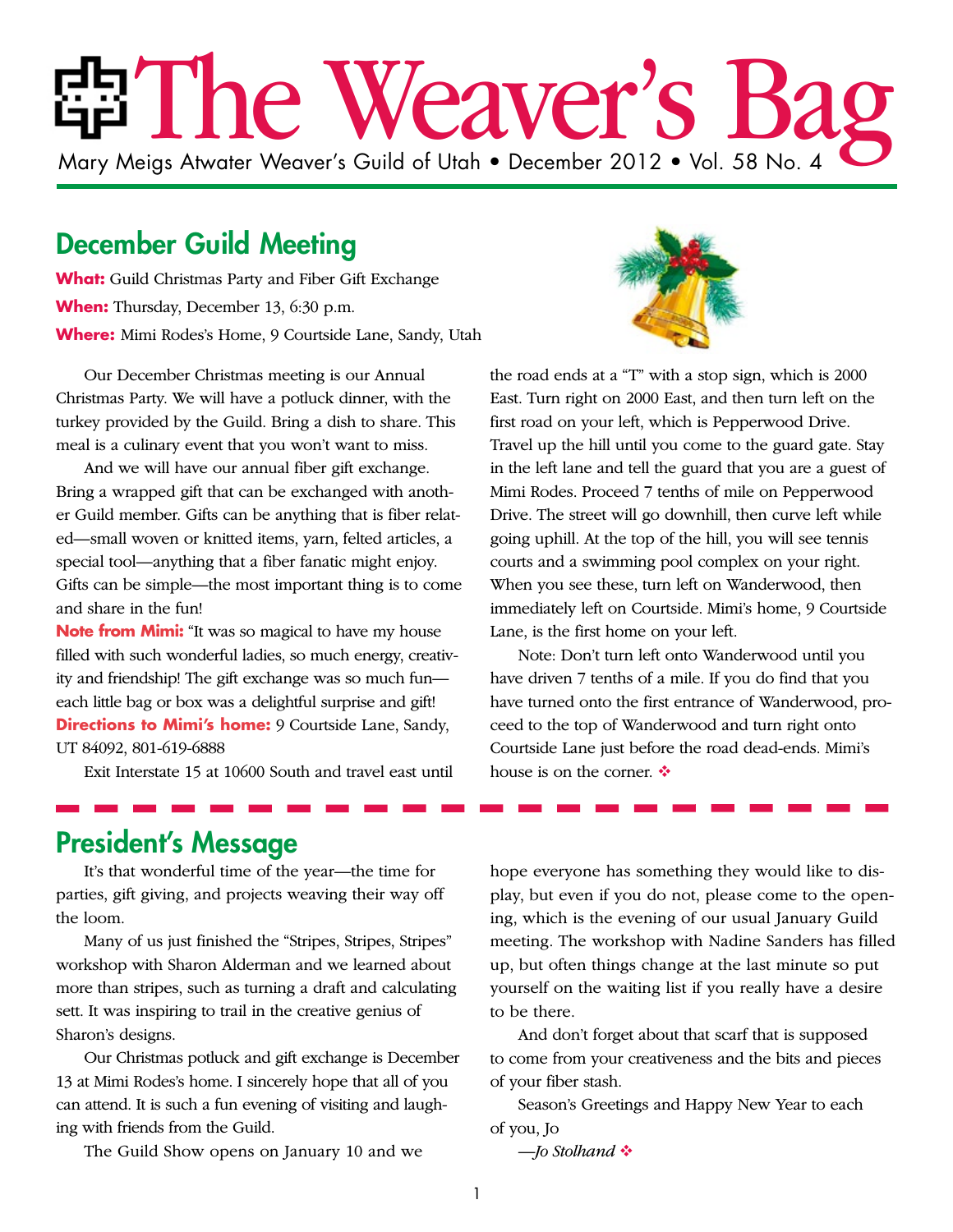## Wild About Fiber Arts: A Celebration of Utah Fiber Art

The 22nd Biennial MMAWG Guild Show will be January 10 through February 27, 2013, at the Utah Cultural Celebration Center, at 1355 West 3100 South. We are so luck to be able to have our show in this beautiful venue!

Each participant may submit three pieces for the show. The pieces should be brought to the center on Thursday, January 3rd. All registration information is on the Guild website at mmawg.org. The entry fee is \$15, and each piece should have an identification tag attached (found in the registration materials).

We invite everyone to participate and take advantage of this wonderful opportunity to share your creations and the wonder of fiver art with the community through this show.

The opening reception will be January 10th from 6:00 to 8:00 p.m. There will be a lovely reception with music, appetizers, and a short program by nationally known weaver, Nadine Sanders, "The Singing Weaver."

Nadine's program is titled "Entangled Web: A Weaver's Approach to Creative Focus." People who love to make things with fiber can lose motivation, be overwhelmed by our "stashes" and supplies (sound familiar??), and need to find ways to unblocked and let those creative energies flow again. Be sure to invite your friends and family to enjoy the show and reception.

Many thanks to all of you who provided Mimi with a wealth of beautiful materials and tools for the show announcement postcard. Postcards will be available at the Guild Christmas party, and you can take them to give to your family members and friends. *Mimi Rodes Chairwoman, Wild About Fiber Arts* 



**Wild About Fiber Arts:** A Celebration of Utah Fiber Arts

22nd Biennial Show of the Mary Meigs Atwater Weaver's Guild Jan 10 - Feb 26, 2012

Opening Reception with **Artists and Awards Ceremony** Jan 10, 6 - 8 p.m.

Gallery Hours: Mon - Thurs 9 a.m. - 6 p.m. and by arrangement - Closed most holidays

CulturalCelebration.org 1355 West 3100 South 801-965-5100

## Summary of the November Guild Meeting With Sharon Alderman

Our November Meeting featured Sharon Alderman, who presented "It's Not in the Book" designing fabric from an idea. We had 34 members attending! In the show-and-tell portion of the meeting, we saw textiles from Thailand, ikat from Okinawa, examples of summer and winter, honeycomb, houndstooth, triangular woven shawls, sashiko, and a woven wool roving bag. Kathleen McMaster reminded us of the Guild challenge: a woven scarf using those bitty ends in your stash.

Sharon introduced her presentation by saying that it is ironic that she wrote a book on structures as she does not approach her weaving that way, by structure that is. She imagines a cloth, thinks about what she wants it to feel like, how it will drape, where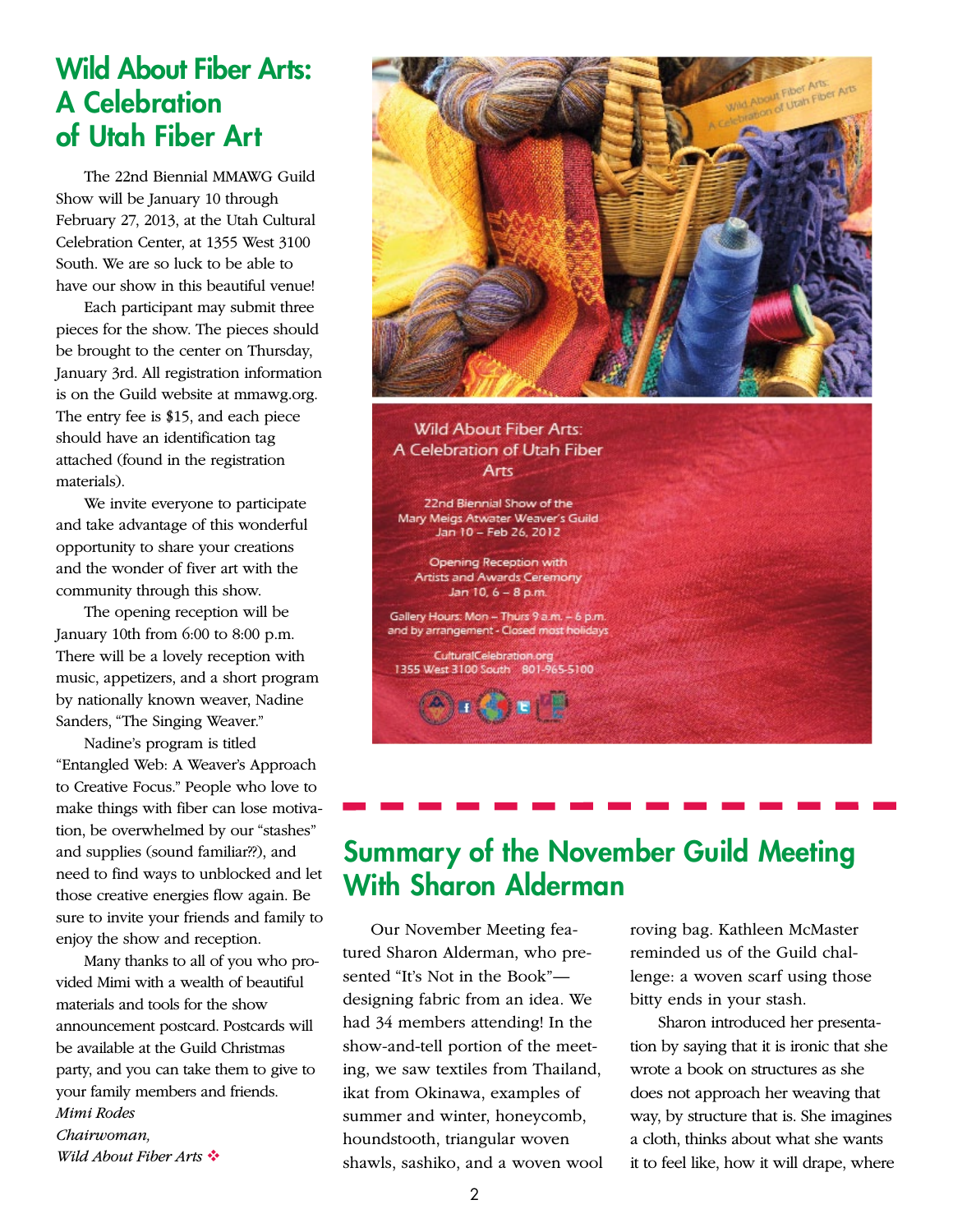she wants floats and where she does not, and then uses one of three ways to take that idea to the cloth. The three approaches she discussed are:

- Based on a fabric she's seen, for example, a jacket fabric, which was a basket weave with a dornick twill. She knew the basket weave would require 2 shafts and that the twill would take 4, so at first she thought the combination would require 6 shafts. But when she was home and graphed out the weave and analyzed it, using the standard drafting convention, she found that she could weave it on 4 shafts. Dornick twill has a clean break between directions, which avoids floats over 3 ends. It is used in menswear to make the cloth as strong as possible. This is a classic pattern and Sharon showed a sample using a heathered woolen single.
- In the second method, she starts with a straight draw and straight treadling. In this set up, the tieup mirrors what is in the cloth (see figure below). She has used an actual mirror to pivot the tie up to see what can be done in



the weave. Expanding this format to more than 4 shafts, she started inventing things. With doubling the diagonal line to emphasize it and adding a pivot, she got diamonds. She recommends thinking of the design in terms of 1 quadrant by adding

stitching points in the area, for example, additional diagonal lines. Consider options in other quadrants, such as plain weave, or concentric diamonds. However, she found that a 2/2 basket weave would not fit or work; rather she could work in a 3/3 basket based on the location of the pivots. She showed several samples—see the photos below taken by Kira Masnica.





The 3rd technique is the one that Sharon uses most, to go from an idea to cloth. She moves from a color or a specific yarn to a structure. She told us of a yarn she had with a luster that she wanted to exhibit in a woven cloth. Based on light reflection, if you want to damp down a yarn's luster, weave plain weave—to display the luster, a long float would work better. So, in her example she worked in areas of longer floats. For the design: 1. Start with an idea, Sharon says: "Don't criticize it, it is a gift, welcome it." 2. Make a

#### SHARON'S DESIGN PROCESS—FROM IDEA TO CLOTH

1. Start with an idea, **"Don't criticize it, it is a gift, welcome it."**  2. Make a sketch of the idea.

**It does not have to be elaborate, don't try to be precise, that may kill the idea before it develops.** 

- 3. Draft it out.
- 4. Define the sheds needed. 5. Do it!

sketch of the idea. It does not have to be elaborate, don't try to be precise, that may kill the idea before it develops. 3. Using the standardized drafting arrangement, assign weaving shafts to the idea to make it happen; and break down the treadling into parts. 4. Define the sheds needed. 5. Do it!

Then she showed several samples of fabric that she developed using this process. In one example she used a brushed mohair yarn on one side: small amount for a big effect. She designed a cloth with vertical tubes, with the mohair yarn on one side of the tubes.

Sharon's presentation was motivating, especially now in time for those weaving for the Guild show in January. It is so great that she is here in Utah and we can take advantage of her vast weaving experience. Her book, Mastering Weave Structures, Transforming Ideas into Great Cloth is one of my go-to weaving references.

Sharon also had news that the fabric swatch collection is being reinstated in Handwoven magazine! She gave us a preview of what to expect in the Jan/Feb edition.  $\mathbf{\hat{v}}$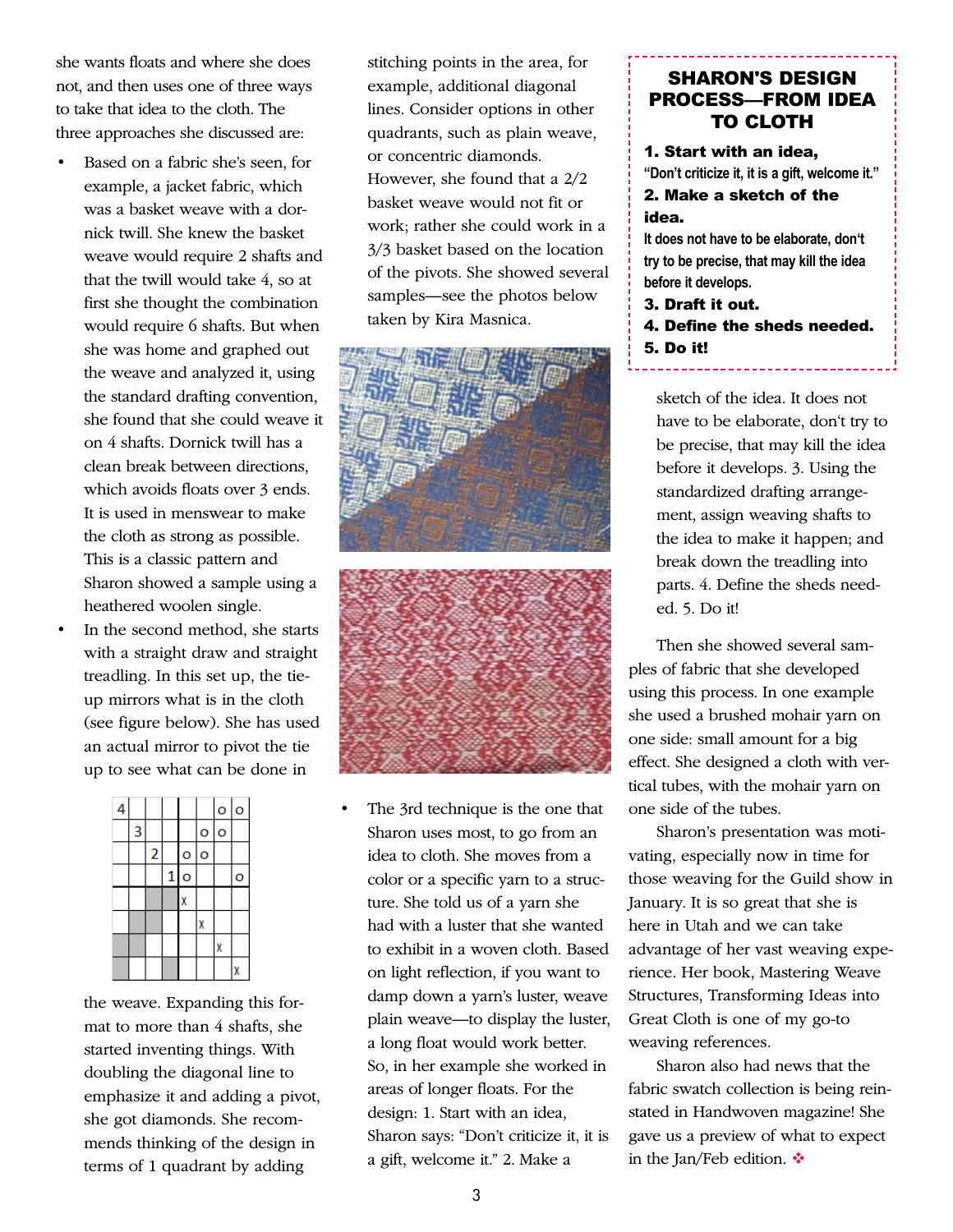## **Intermountain** Weaver's Conference July 2013

Intermountain Weaver's Conference will be held again in Durango, Colorado, at Fort Lewis College. (IWC is a regional weaver's conference that is offered every other year.) It is scheduled for July 25–28, 2013, and the IWC board has been busy planning every detail to make this conference, the 30th anniversary, the best ever. IWC offers three-day in-depth workshops. Please visit the website, intermountainweavers.org, for the workshop list, the new non-jured show "Celebration of Fiber," and membership information.

IWC has a limited number of scholarships available for anyone interested in attending the conference. The scholarship will cover the registration fee for the class of the applicants choice. The deadline for scholarship applications is January 10, 2013. More information about the scholarship and application are available on our website www.intermountainweavers.org. ❖ we want to challenge you to use in designing your one-of-a-kind scarf.

Be creative, and dive deep into your stash. Then we will all reveal our beautiful creations at the June Guild meeting. (Your scarves can be entered into the Guild show as well.) Have fun weaving! ❖

# Two BIG workshops coming up in 2013!

# **Nadine Sanders**

January 11, 12, 13, 2013 (Friday, Saturday, and Sunday)

**Nadine Sanders**, a nationally known weaver, will present a threeday workshop for our Guild on the three days following the opening of the Guild show on Thursday, January 10. Nadine will also present the program at the show opening.

Nadine is an expert on the Theo Moorman technique, and the work– shop, "Weaving That Sings," will teach us how to use either yarn or fabric strips to create pictorial images using this technique. Visit Nadine's website to learn why Nadine is called the "Singing Weaver" and to learn why we are so excited about having her visit our Guild—www.singingweaver.com. This workshop is full.

# 2. Jason Collingwood

November 9, 10, 11, 2013 (Saturday, Sunday, and Monday)

Imagine! A workshop with **Jason Collingwood**! Jason is the son of renowned rug weaver Peter Collingwood, and he has carried on the tradition of innovative and excellent rug weaving and teaching. Jason will be traveling in the United States from England in 2013 and teaching at various guilds including the Mary Atwater Guild. Information on the topic of the workshop will be available soon.

Start planning now for this not-to-be-missed chance to learn with a master. The workshop will cost somewhat more than our regular three-day workshops, but because it's being presented locally, the workshop will still be a great deal.

## 2012–13 Guild **Challenge**

Kathleen McMaster is spearheading the Guild Challenge this year. The Guild Challenge was so much fun last year—we got fabulous placemats, mug rugs, etc. This year we are doing scarves, always a favorite fashion item, especially for weavers. We would like you to use at least 50 percent of the materials for your scarf from your yarn stash.

Do you have skein of novelty yarn that you just couldn't resist at that yarn store you visited on your last vacation? Do you have a cone or two that have just two or three yards left on them? Maybe there's a cone of yarn you purchased so long ago that you've forgotten what the project was you got it for. These are the things

Wild About Fiber Arts: A Celebration of Utah Fiber Art

**22nd Biennial Show of the Mary Meigs Atwater Weaver's Guild**

*January 10 through February 26, 2013 at the Utah Cultural Celebration Center*

For further information and for show entry forms, see the Guild website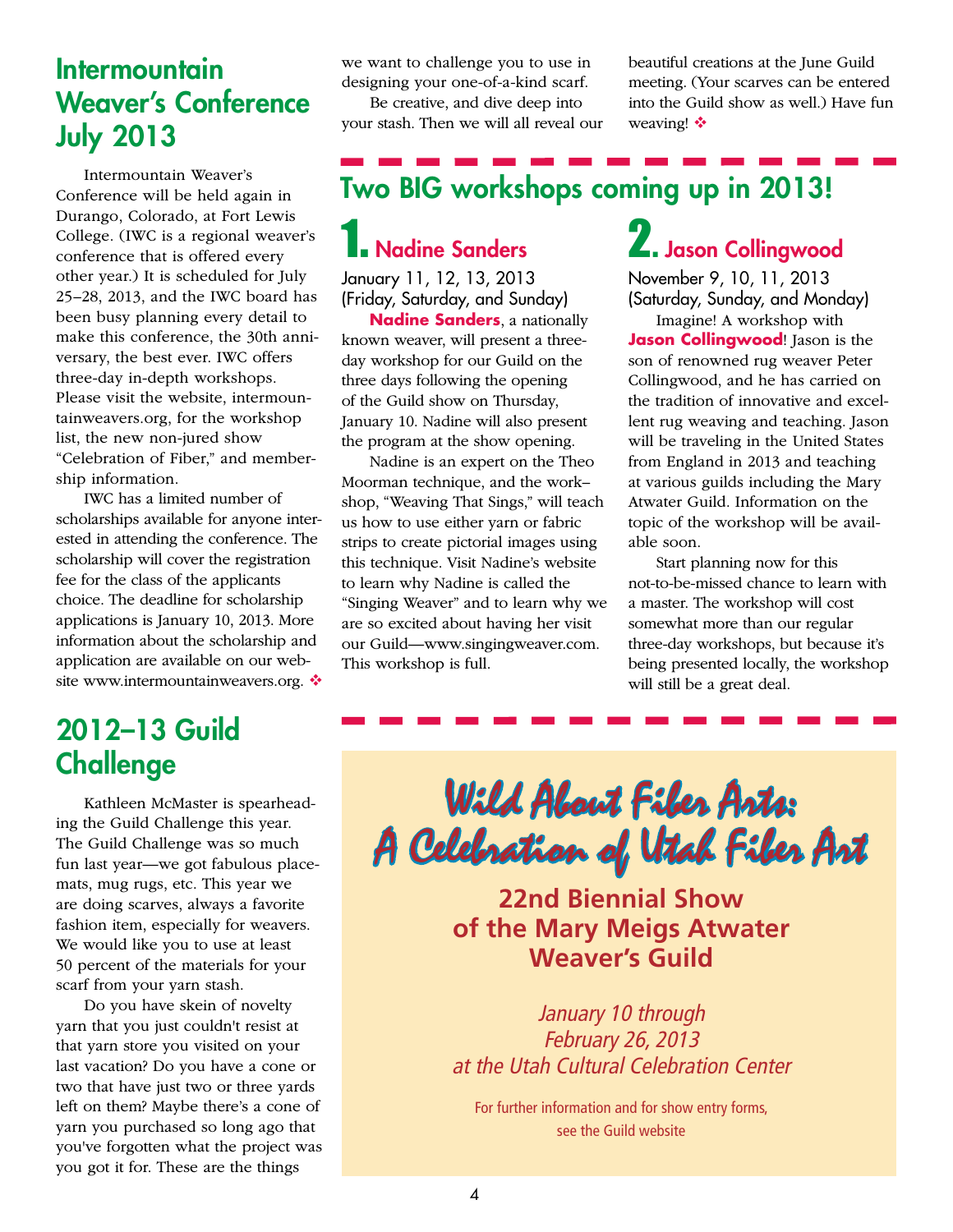# Rebecca Raybould's Very Cool Cocoon Coat



Cocoon Coat - Rebecca Raybould

I brought my cocoon coat to Sharon Alderman's "Stripes" workshop and several people requested details about how I made it. My coat is based on instructions Carol Fults shared at a Guild meeting in March 1990. Carol rejoined the guild recently and also attended the "Stripes" workshop. As an intermittent Guild member myself, I am constantly amazed at how all our lives interweave, creating various points of contact. Thanks again to Carol for providing me with the initial instructions.



Here are the details about the coat I wove 22 years ago!

Fiber: 10/2 unmercerized cotton, 24 epi, plain weave I used three colors for warp stripes and one color for weft. Dimensions prior to washing:  $24.5$ " x  $136$ " Dimensions after washing: 23.5" x 127" Cut the cloth in half to create two rectangles,  $23.5$ " x  $63.5$ "

With right sides together, stitch the back seam, leaving 17" unstitched at one end.

This is an exaggerated drawing; the black is the stitched back seam with 17" unstitched at the top.

If you make a  $\frac{1}{2}$ " seam, the piece is now 46" x 63.5"

With right sides together, fold the piece in half lengthwise, so it is  $46$ " x  $31.5$ " approximately. Starting 7" down from the fold, stitch the side seams.

Hem the bottom raw edge. That's it.

Back view of the folded piece:



The side seams start 7" down from the fold. The back seam runs from the bottom edge up and around the fold.

<<<< bottom edge

Front view of the folded piece:



The side seams start 7" down from the fold. The back seam is a continuation from the other side, up over the fold and then down to the 17" unstitched.

<<<< bottom edge

When you slip the coat on, the top of the back seam will be at the nape of your neck. That's also the shoulder line; it is forward from the fold line in the diagrams. The 17" unstitched will fall open into a loose lapel. The back of the coat is longer than the front.